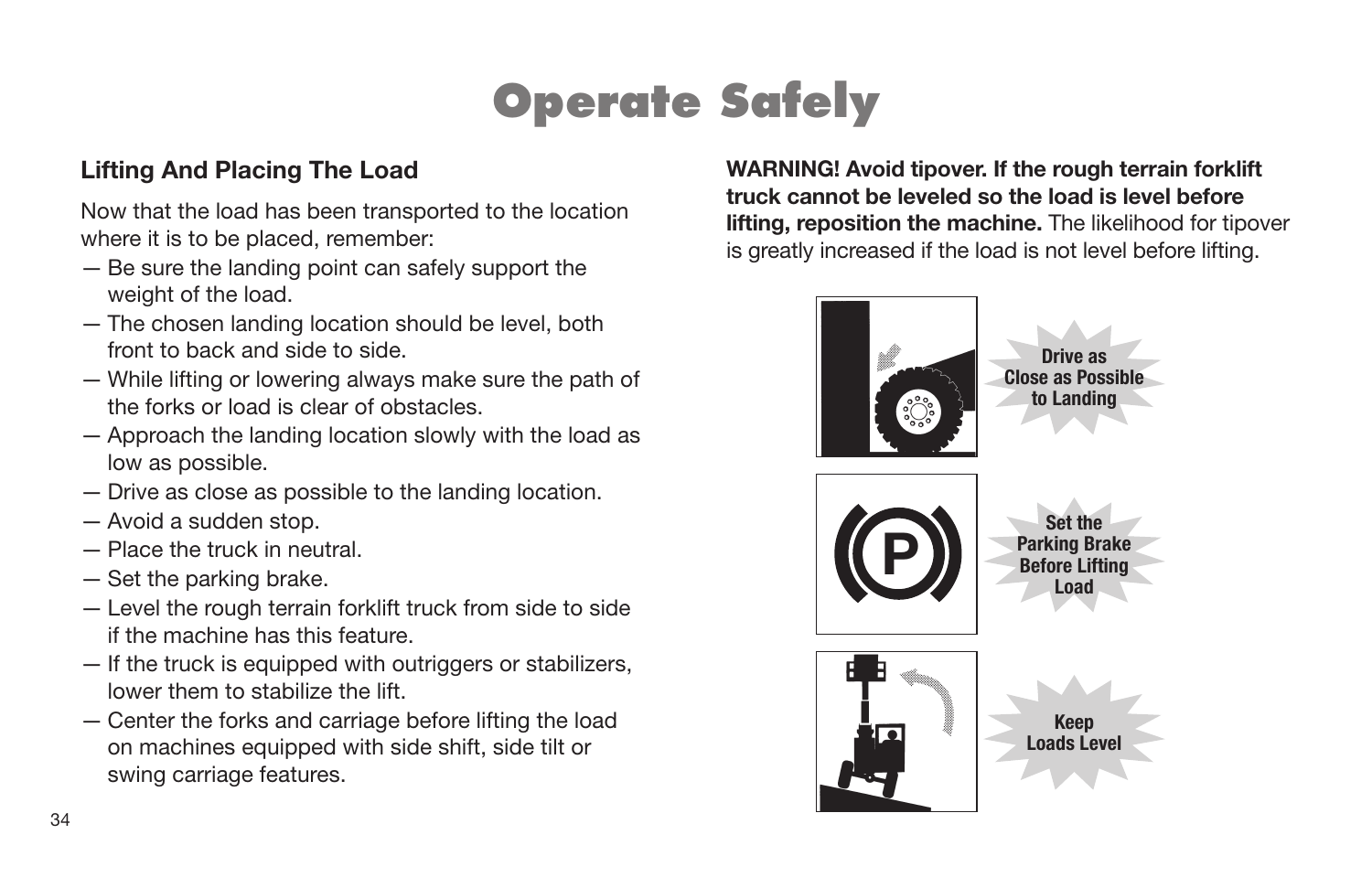## **Operate Safely**

Some important practices should be followed while lifting loads:

— Start lifting the load slowly and smoothly. Lift speeds can be increased once the load has started moving and appears to be stable.

**WARNING!** Avoid death or serious injury from loss of load or machine upset. **If the load leans or moves during the lift, immediately lower the load and adjust the load so it is stable during the lift.** 

— When the load approaches a height that is higher than the landing point, the lift speed should be reduced.

**WARNING!** Avoid death or serious injury from loss of load or machine upset. **Do not allow the lift cylinders to hit the end of their stroke as the jolt may cause loss of the load or machine upset.** 

- Once above the landing point, the carriage can be tilted or lowered to place the load.
- Lower the load gently until the weight of the load is securely resting on the landing point and the forks are free to be retracted from under the load.

**WARNING!** Avoid death or serious injury from loss of load or machine upset. Before retracting the forks, check landing point for excessive bowing, cracking noises or other indications of overloading. **If there is any indication that the landing point cannot support the load, pick the load up and lower it to the ground.**